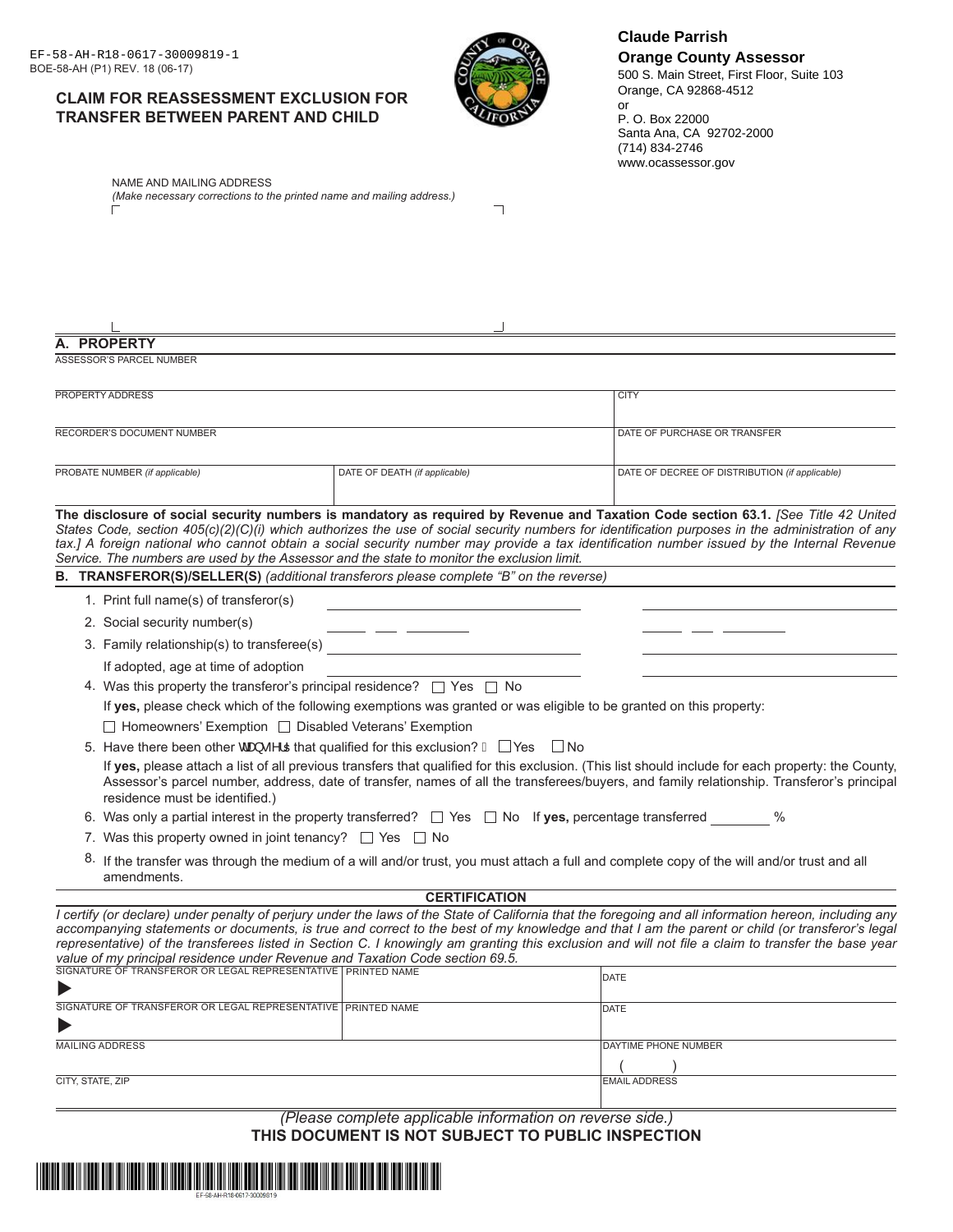#### **C. TRANSFEREE(S)/BUYER(S)** *(additional transferees please complete "C" below)*

1. Print full name(s) of transferee(s)

2. Family relationship(s) to transferor(s) \_

If adopted, age at time of adoption

If stepparent/stepchild relationship is involved, was parent still married to or in a registered domestic partnership *(registered means registered with the California Secretary of State*) with stepparent on the date of purchase or transfer?  $\Box$  Yes  $\Box$  No

If no, was the marriage or registered domestic partnership terminated by:  $\Box$  Death  $\Box$  Divorce/Termination of partnership

If terminated by death, had the surviving stepparent remarried or entered into a registered domestic partnership as of the date of purchase or transfer?  $\Box$  Yes  $\Box$  No

If in-law relationship is involved, was the son-in-law or daughter-in-law still married to or in a registered domestic partnership with the daughter or son on the date of purchase or transfer?  $\Box$  Yes  $\Box$  No

If **no**, was the marriage or registered domestic partnership terminated by:  $\Box$  Death  $\Box$  Divorce/Termination of partnership

If terminated by death, had the surviving son-in-law or daughter-in-law remarried or entered into a registered domestic partnership as of the date of purchase or transfer?  $\Box$  Yes  $\Box$  No

3. ALLOCATION OF ExCLUSION (If the full cash value of the real property transferred exceeds the one million dollar value exclusion, the transferee must specify on an attachment to this claim the amount and allocation of the exclusion that is being sought.)

### **CERTIFICATION**

*I certify (or declare) under penalty of perjury under the laws of the State of California that the foregoing and all information hereon, including any accompanying statements or documents, is true and correct to the best of my knowledge and that I am the parent or child (or transferee's legal representative) of the transferors listed in Section B; and that all of the transferees are eligible transferees within the meaning of section 63.1 of the Revenue and Taxation Code.*

| SIGNATURE OF TRANSFEREE OR LEGAL REPRESENTATIVE   PRINTED NAME |  | <b>DATE</b>                 |  |
|----------------------------------------------------------------|--|-----------------------------|--|
|                                                                |  |                             |  |
|                                                                |  |                             |  |
| <b>MAILING ADDRESS</b>                                         |  | <b>DAYTIME PHONE NUMBER</b> |  |
|                                                                |  |                             |  |
|                                                                |  |                             |  |
| CITY, STATE, ZIP                                               |  | <b>EMAIL ADDRESS</b>        |  |
|                                                                |  |                             |  |
|                                                                |  |                             |  |

|  | Note: The Assessor may contact you for additional information. |  |  |  |
|--|----------------------------------------------------------------|--|--|--|
|--|----------------------------------------------------------------|--|--|--|

# **B. ADDITIONAL TRANSFEROR(S)/SELLER(S)** *(continued)*

| <b>NAME</b> | <b>SOCIAL SECURITY NUMBER</b>                    | <b>SIGNATURE</b> | <b>RELATIONSHIP</b> |
|-------------|--------------------------------------------------|------------------|---------------------|
|             |                                                  |                  |                     |
|             |                                                  |                  |                     |
|             |                                                  |                  |                     |
|             |                                                  |                  |                     |
|             |                                                  |                  |                     |
|             | C. ADDITIONAL TRANSFEREE(S)/BUYER(S) (continued) |                  |                     |
| <b>NAME</b> |                                                  |                  | <b>RELATIONSHIP</b> |
|             |                                                  |                  |                     |